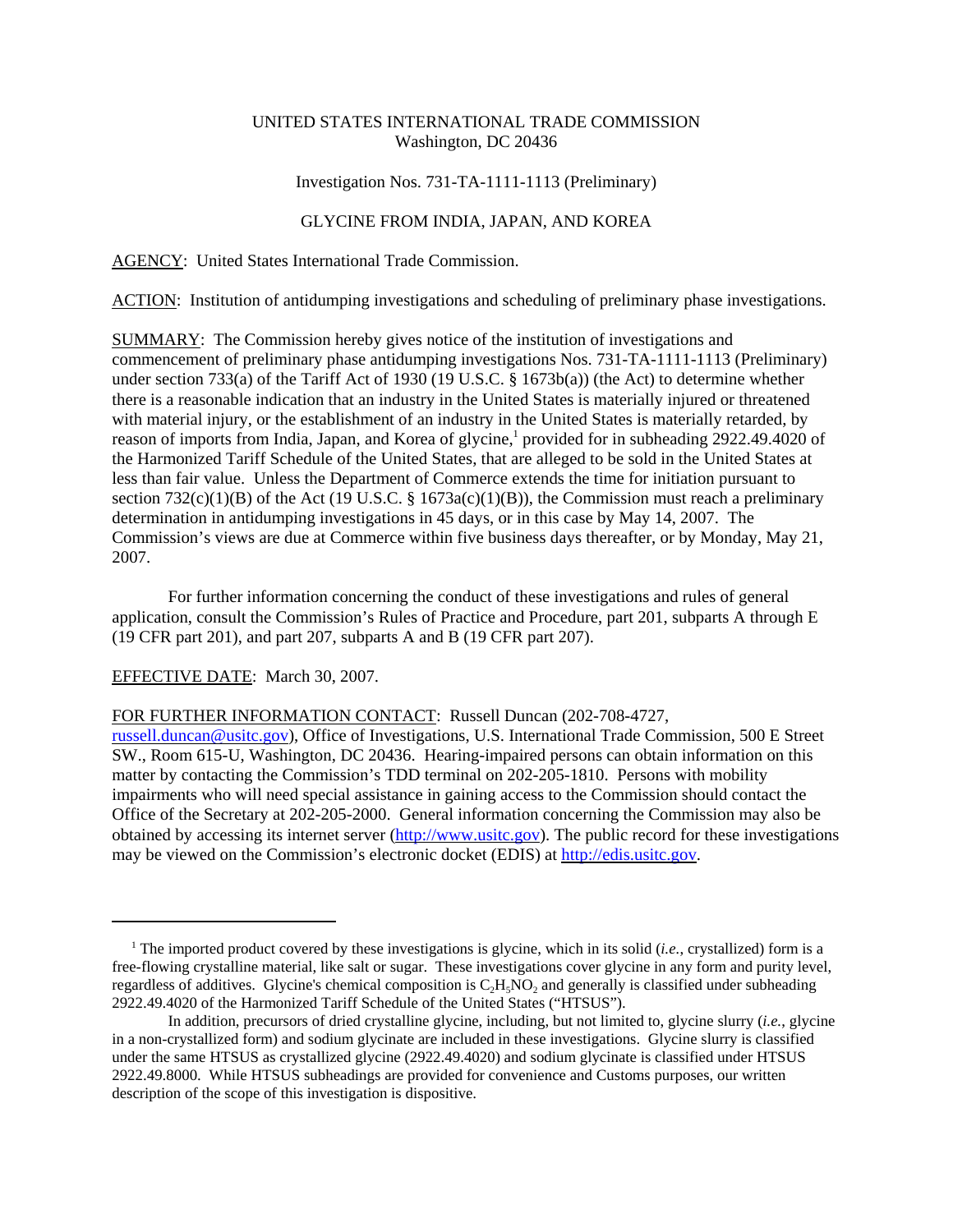#### SUPPLEMENTARY INFORMATION:

Background.--These investigations are being instituted in response to a petition filed on March 30, 2007, by GEO Specialty Chemicals, Inc., Lafayette, IN.

Participation in the investigations and public service list.--Persons (other than petitioners) wishing to participate in the investigations as parties must file an entry of appearance with the Secretary to the Commission, as provided in sections 201.11 and 207.10 of the Commission's rules, not later than seven days after publication of this notice in the *Federal Register*. Industrial users and (if the merchandise under investigation is sold at the retail level) representative consumer organizations have the right to appear as parties in Commission antidumping investigations. The Secretary will prepare a public service list containing the names and addresses of all persons, or their representatives, who are parties to these investigations upon the expiration of the period for filing entries of appearance.

Limited disclosure of business proprietary information (BPI) under an administrative protective order (APO) and BPI service list.--Pursuant to section 207.7(a) of the Commission's rules, the Secretary will make BPI gathered in these investigations available to authorized applicants representing interested parties (as defined in 19 U.S.C. § 1677(9)) who are parties to the investigations under the APO issued in the investigations, provided that the application is made not later than seven days after the publication of this notice in the *Federal Register*. A separate service list will be maintained by the Secretary for those parties authorized to receive BPI under the APO.

Conference.--The Commission's Director of Operations has scheduled a conference in connection with these investigations for 9:30 a.m. on Friday, April 20, 2007, at the U.S. International Trade Commission Building, 500 E Street SW., Washington, DC. Parties wishing to participate in the conference should contact Russell Duncan (202-708-4727) not later than April 18, 2007, to arrange for their appearance. Parties in support of the imposition of antidumping duties in these investigations and parties in opposition to the imposition of such duties will each be collectively allocated one hour within which to make an oral presentation at the conference. A nonparty who has testimony that may aid the Commission's deliberations may request permission to present a short statement at the conference.

Written submissions.--As provided in sections 201.8 and 207.15 of the Commission's rules, any person may submit to the Commission on or before April 25, 2007, a written brief containing information and arguments pertinent to the subject matter of the investigations. Parties may file written testimony in connection with their presentation at the conference no later than three days before the conference. If briefs or written testimony contain BPI, they must conform with the requirements of sections 201.6, 207.3, and 207.7 of the Commission's rules. The Commission's rules do not authorize filing of submissions with the Secretary by facsimile or electronic means, except to the extent permitted by section 201.8 of the Commission's rules, as amended, 67 Fed. Reg. 68036 (November 8, 2002). Even where electronic filing of a document is permitted, certain documents must also be filed in paper form, as specified in II (C) of the Commission's Handbook on Electronic Filing Procedures, 67 Fed. Reg. 68168, 68173 (November 8, 2002).

In accordance with sections 201.16(c) and 207.3 of the rules, each document filed by a party to the investigations must be served on all other parties to the investigations (as identified by either the public or BPI service list), and a certificate of service must be timely filed. The Secretary will not accept a document for filing without a certificate of service.